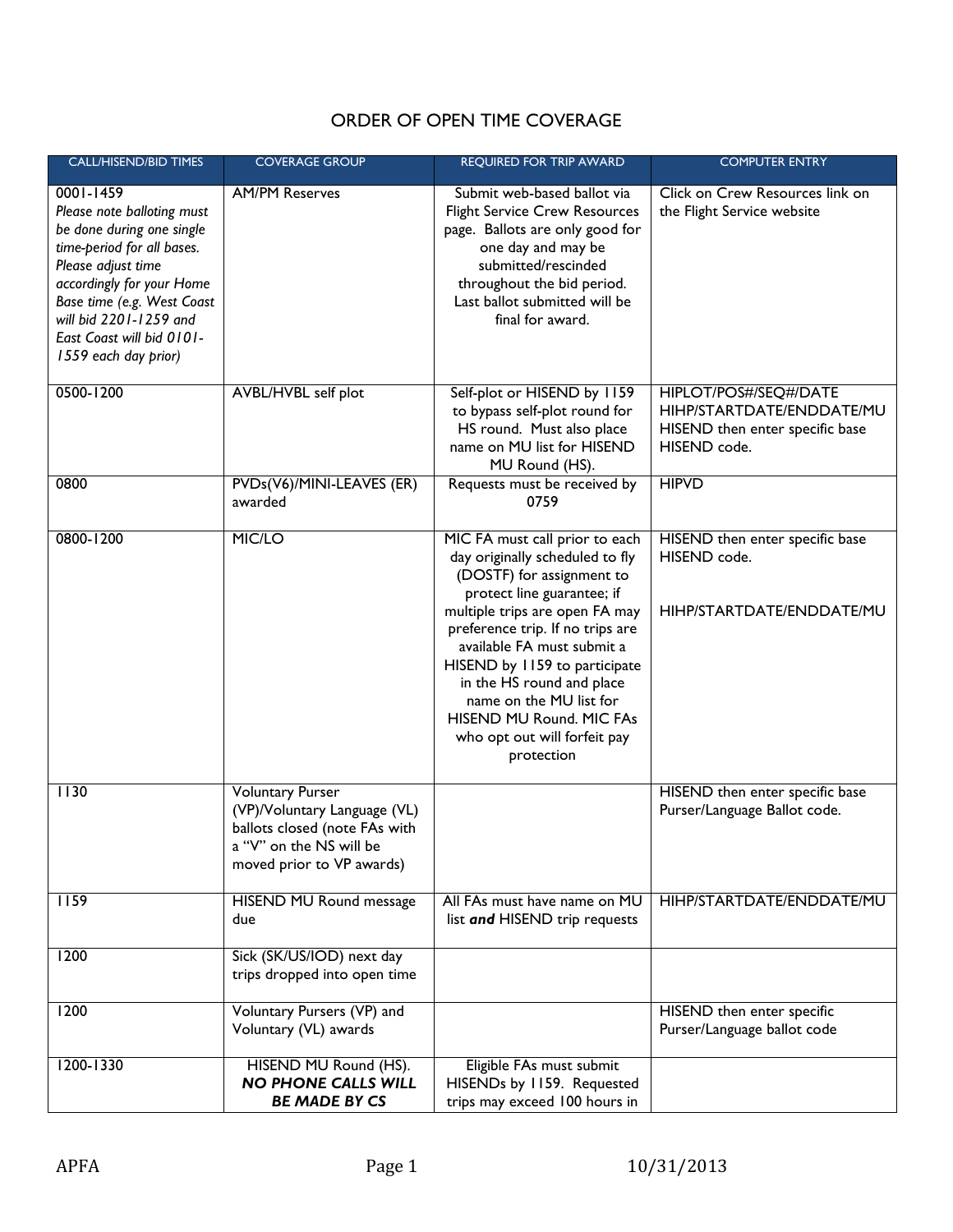|      |                                                                                                                                                                                                                                                                                                                                                                                                                                                                                                                                                                                                                                                                                                                                                      | SPROJ as long as SPROJ is<br>below 100 hours prior to<br>request. Awarded in seniority<br>order to AVBL/MIC/MU/HVBL<br>FAs as one group.<br>Flight Attendants as SPROJ<br>may not exceed 100 hours.                        |                                                                                                                                                                                                                                                                                                                                                                                                                                                                                                                                                                                                                       |
|------|------------------------------------------------------------------------------------------------------------------------------------------------------------------------------------------------------------------------------------------------------------------------------------------------------------------------------------------------------------------------------------------------------------------------------------------------------------------------------------------------------------------------------------------------------------------------------------------------------------------------------------------------------------------------------------------------------------------------------------------------------|----------------------------------------------------------------------------------------------------------------------------------------------------------------------------------------------------------------------------|-----------------------------------------------------------------------------------------------------------------------------------------------------------------------------------------------------------------------------------------------------------------------------------------------------------------------------------------------------------------------------------------------------------------------------------------------------------------------------------------------------------------------------------------------------------------------------------------------------------------------|
| 1330 | AVBL FAs plotted any<br>remaining trips. Considered<br>released if not plotted by<br>1330.                                                                                                                                                                                                                                                                                                                                                                                                                                                                                                                                                                                                                                                           | AV Assignments require first<br>party acknowledgement                                                                                                                                                                      |                                                                                                                                                                                                                                                                                                                                                                                                                                                                                                                                                                                                                       |
| 1330 | MU/SM/II/CC/AB<br>Proffered in seniority order<br>within groups.<br>GROUP I: MU under 100<br>hours SPROJ<br><b>GROUP 2: SM</b><br><b>GROUP 3: OPTION</b><br>Regular FAs over 100<br>hours. Option is always<br>open and not left to CS<br>discretion<br>L2: Limited Option for<br>$\bullet$<br>reserves on DFPs (paid<br>over guarantee)<br>AB: Adjacent Base flying<br>$\bullet$<br>under or over 100 hours<br>SPROJ: HISEND ONLY<br>/NO CALLS; must be<br>received by 1330 and is<br>only available for award<br>during this 1330 round<br><b>CC/CR: Critical Coverage</b><br>$\bullet$<br>for regular and reserve<br>FAs on DFP (pay over<br>guarantee for reserves on<br>$DFPs)*$<br>*may be available after the<br>1330 round, including day of | HISEND will be accepted or<br>one phone call will be made to<br>your "H"number<br>*MIC/Last Five Day FAs may<br>participate in this round and turn<br>down any proffered trips without<br>forfeiting their line protection | MU:<br>HIHP/STARTDATE/ENDDATE/MU<br>SM:<br>HIHP/STARTDATE/ENDDATE/SM<br><b>OPTION:</b><br>HIHP/STARTDATE/ENDDATE/II<br>HIHP/STARTDATE/EDDATE/L2<br>AB: HISEND ONLY to adjacent<br>base CS<br>For AB flying see RF 8803A CCS to<br>see if available at a specific base.<br>AB HISEND Form Number<br><b>BOSI 198</b><br><b>BOS 197</b><br><b>ORD 195</b><br><b>IOR 196</b><br>LAX 109<br><b>LAXI 110</b><br><b>MIA 122</b><br>$IMA$ 123<br><b>DFW 149</b><br>$IDF$ 177<br>$IFK$ 185<br><b>LGA 184</b><br>CC/CR:<br>HIHP/STARTDATE/ENDDATE/XC<br>For CC/CR/L2 see RF 8803 CCS to<br>see if available at a specific base. |